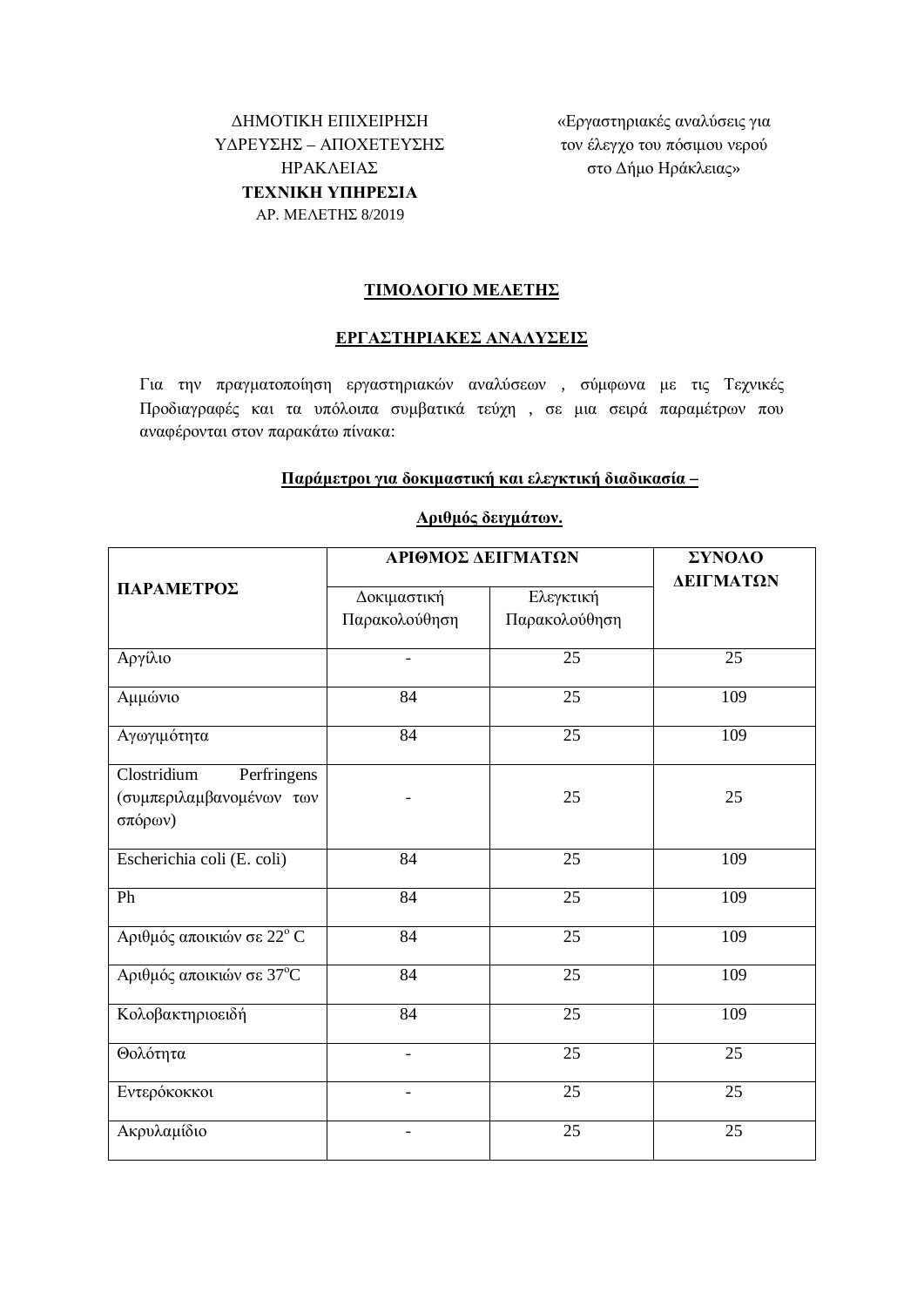| Αντιμόνιο                                     | $\qquad \qquad -$        | 25              | 25              |
|-----------------------------------------------|--------------------------|-----------------|-----------------|
| Αρσενικό                                      |                          | 25              | $\overline{25}$ |
| Βενζόλιο                                      |                          | $\overline{25}$ | $\overline{25}$ |
| Βενζο-α-πυρένιο                               |                          | $\overline{25}$ | $\overline{25}$ |
| Βόριο                                         |                          | $\overline{25}$ | $\overline{25}$ |
| Βρωμικά                                       |                          | $\overline{25}$ | $\overline{25}$ |
| Κάδμιο                                        | $\overline{\phantom{a}}$ | $\overline{25}$ | $\overline{25}$ |
| Χρώμιο                                        | $\overline{\phantom{a}}$ | 25              | 25              |
| Χαλκός                                        |                          | $\overline{25}$ | $\overline{25}$ |
| Κυανιούχα                                     |                          | $\overline{25}$ | 25              |
| 1,2 διχλωροαιθάνιο                            |                          | $\overline{25}$ | $\overline{25}$ |
| Επιχλωρυδίνη                                  |                          | $\overline{25}$ | $\overline{25}$ |
| Φθοριούχα                                     |                          | 25              | 25              |
| Μόλυβδος                                      | $\overline{\phantom{0}}$ | $\overline{25}$ | $\overline{25}$ |
| Υδράργυρος                                    | $\frac{1}{2}$            | $\overline{25}$ | $\overline{25}$ |
| Νικέλιο                                       | $\overline{\phantom{0}}$ | 25              | 25              |
| Νιτρώδη                                       | $\overline{\phantom{a}}$ | $\overline{25}$ | $\overline{25}$ |
| Νιτρικά                                       | 84                       | 25              | 109             |
| Παρασιτοκτόνα και σύνολο<br>παρασιτοκτόνων    |                          | 25              | 25              |
| Σελήνιο                                       |                          | 25              | 25              |
| Πολυκυκλικοί<br>αρωματικοί<br>υδρογονάνθρακες |                          | $\overline{25}$ | $\overline{25}$ |
| (βενζο(β)φθορανθένιο                          |                          |                 |                 |
| βενζο(λ)φθορανθένιο                           |                          |                 |                 |
| βενζο(η,θ,ι)περυλένιο                         |                          |                 |                 |
| ινδενο $(1,2,3-\gamma,\delta)$ πυρένιο)       |                          |                 |                 |
| Τετραχλωροαιθένιο<br>και<br>τρίχλωροαιθένιο   |                          | $\overline{25}$ | 25              |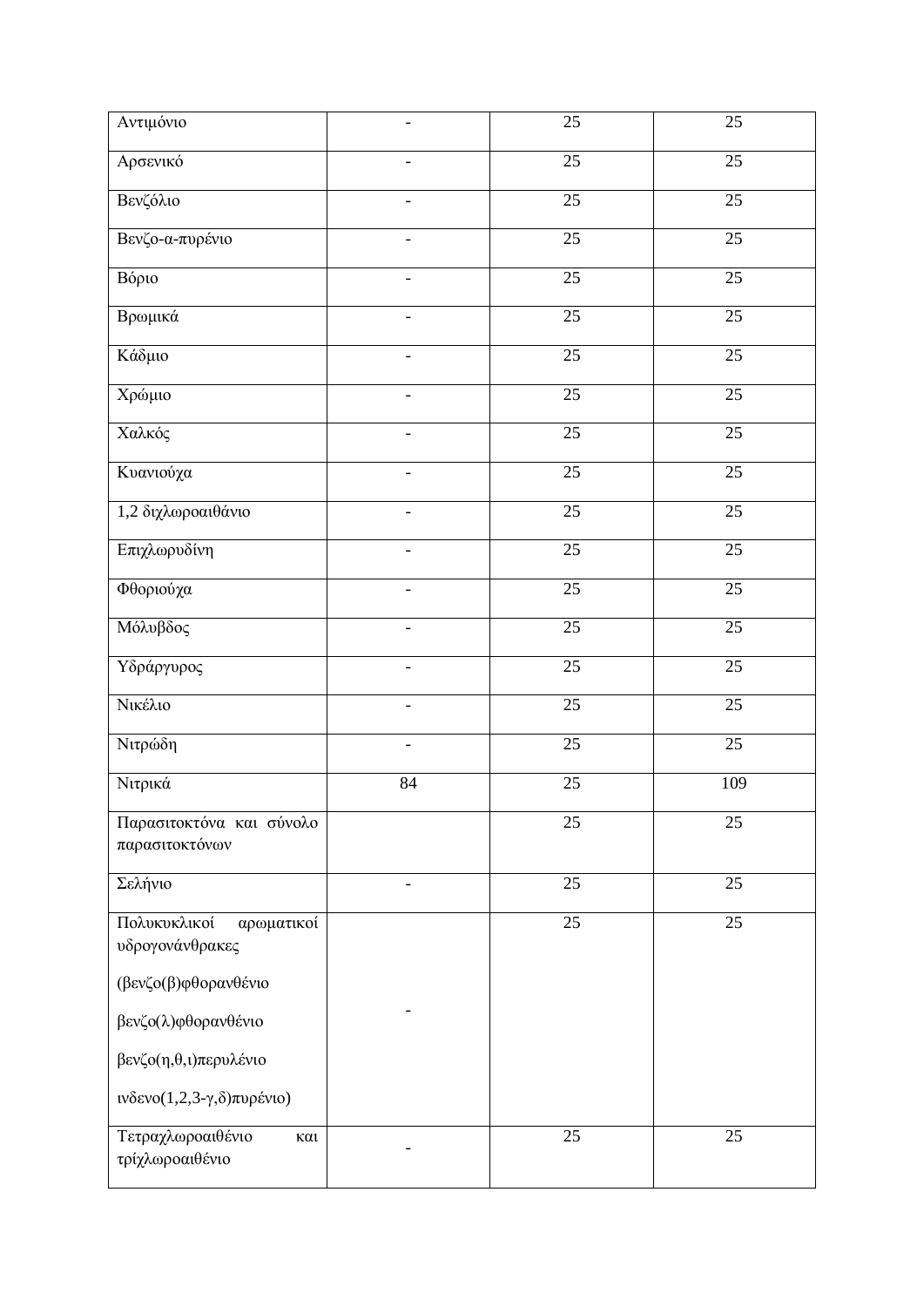| Ολικά τριαλογονομεθάνια   |                          | 25              | 25              |
|---------------------------|--------------------------|-----------------|-----------------|
| (χλωροφόρμιο,             |                          |                 |                 |
| βρωμοφόρμιο,              |                          |                 |                 |
| διβρωμοχλωρομεθάνιο,      |                          |                 |                 |
| βρωμοδιχλωρομεθάνιο)      |                          |                 |                 |
|                           |                          |                 |                 |
| Βινυλοχλωρίδιο            |                          | 25              | 25              |
| Χλωριούχα                 |                          | 25              | 25              |
| Σίδηρος                   |                          | 25              | 25              |
| Μαγγάνιο                  |                          | 25              | 25              |
| Οξειδωσιμότητα            |                          | $\overline{25}$ | $\overline{25}$ |
| Θειικά                    | $\overline{a}$           | $\overline{25}$ | $\overline{25}$ |
| Νάτριο                    | $\overline{\phantom{0}}$ | $\overline{25}$ | $\overline{25}$ |
| Χρώμα                     | 84                       | $\overline{25}$ | 109             |
| Οσμή                      | 84                       | 25              | 109             |
| Γεύση                     | 84                       | 25              | 109             |
| Ολικός οργανικός άνθρακας | $\overline{\phantom{0}}$ | $\overline{25}$ | 25              |
| Ολική Ενδεικτική δόση     |                          | 25              | 25              |
| Υπολειμματικό χλώριο      | 84                       | 25              | 109             |
|                           |                          |                 |                 |
| Εξασθενές χρώμιο          |                          | 25              | 25              |
| Ολική Α/Β ακτινοβολία     |                          | 25              | 25              |
| Ουράνιο U-238             |                          | $\overline{25}$ | 25              |
| Ουράνιο U-234             |                          | 28              | 28              |

Οι εργαστηριακές αναλύσεις αφορούν παραμέτρους, για την ελεγκτική και δοκιμαστική παρακολούθηση του νερού, ορίζονται στην ισχύουσα νομοθεσία, ήτοι την ΚΥΑ Γ1(δ) ΓΠ οικ. 67322/6.9.2017 και την ΚΥΑ Π/112/1057/2016/01.02.2016.